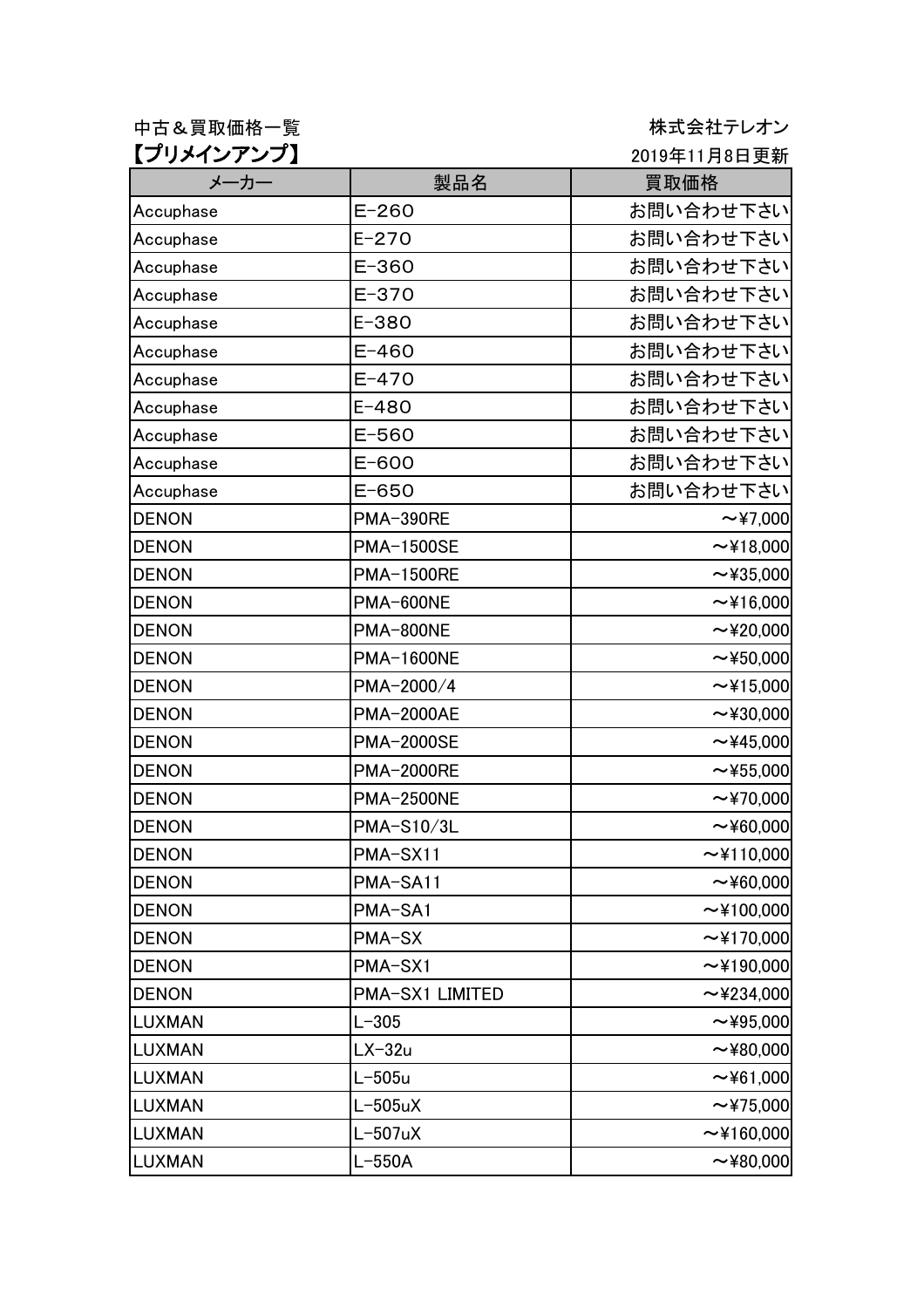| <b>LUXMAN</b>  | $L-550A2$        | $\sim$ ¥90,000  |
|----------------|------------------|-----------------|
| <b>LUXMAN</b>  | $L-550AX$        | ~110,000        |
| <b>LUXMAN</b>  | $L-550AX2$       | ~130,000        |
| <b>LUXMAN</b>  | $L-590A$         | ~130,000        |
| <b>LUXMAN</b>  | $L-590A/2$       | ~150,000        |
| <b>LUXMAN</b>  | $L-590AX$        | ~180,000        |
| <b>LUXMAN</b>  | $L-590AX/2$      | $\sim$ ¥200,000 |
| <b>LUXMAN</b>  | $L-509X$         | $\sim$ ¥280,000 |
| <b>LUXMAN</b>  | $L-509u$         | ~180,000        |
| <b>LUXMAN</b>  | $SQ-38u$         | ~100,000        |
| <b>LUXMAN</b>  | $P - 200$        | $\sim$ ¥30,000  |
| <b>LUXMAN</b>  | $P-1u$           | $\sim$ ¥40,000  |
| <b>LUXMAN</b>  | $P-700u$         | $\sim$ ¥85,000  |
| marantz        | PM-8004          | $\sim$ ¥20,000  |
| marantz        | PM-8005          | $\sim$ ¥35,000  |
| marantz        | PM-8006          | $\sim$ ¥45,000  |
| marantz        | <b>PM-15S2</b>   | $\sim$ ¥50,000  |
| marantz        | PM-13S1          | $\sim$ ¥50,000  |
| marantz        | <b>PM-13S2</b>   | $\sim$ ¥60,000  |
| marantz        | <b>PM-14S1SE</b> | $\sim$ ¥90,000  |
| marantz        | $PM-12$          | $\sim$ ¥85,000  |
| marantz        | <b>PM-11S2</b>   | $\sim$ ¥85,000  |
| marantz        | <b>PM-11S3</b>   | $\sim$ ¥120,000 |
| marantz        | $PM-10$          | $\sim$ ¥250,000 |
| McIntosh       | MA-5200          | $\sim$ ¥140,000 |
| McIntosh       | MA-6900G         | $\sim$ ¥218,000 |
| McIntosh       | MA-6600          | ~198,000        |
| McIntosh       | MA-6700          | $\sim$ ¥235,000 |
| McIntosh       | MA-7000          | $\sim$ ¥290,000 |
| McIntosh       | MA-7900          | $\sim$ ¥315,000 |
| McIntosh       | MA-8000          | ~1448,000       |
| McIntosh       | $MA-2275$        | $\sim$ ¥220,000 |
| <b>ONKYO</b>   | $A - 9110$       | $\sim$ ¥8,000   |
| <b>ONKYO</b>   | $A - 9150$       | ~15,000         |
| <b>ONKYO</b>   | A-9070           | $\sim$ ¥35,000  |
| <b>ONKYO</b>   | A-9000R          | $\sim$ ¥45,000  |
| <b>PIONEER</b> | $A-30$           | $\sim$ ¥5,000   |
| <b>PIONEER</b> | $A-50$           | ~18,000         |